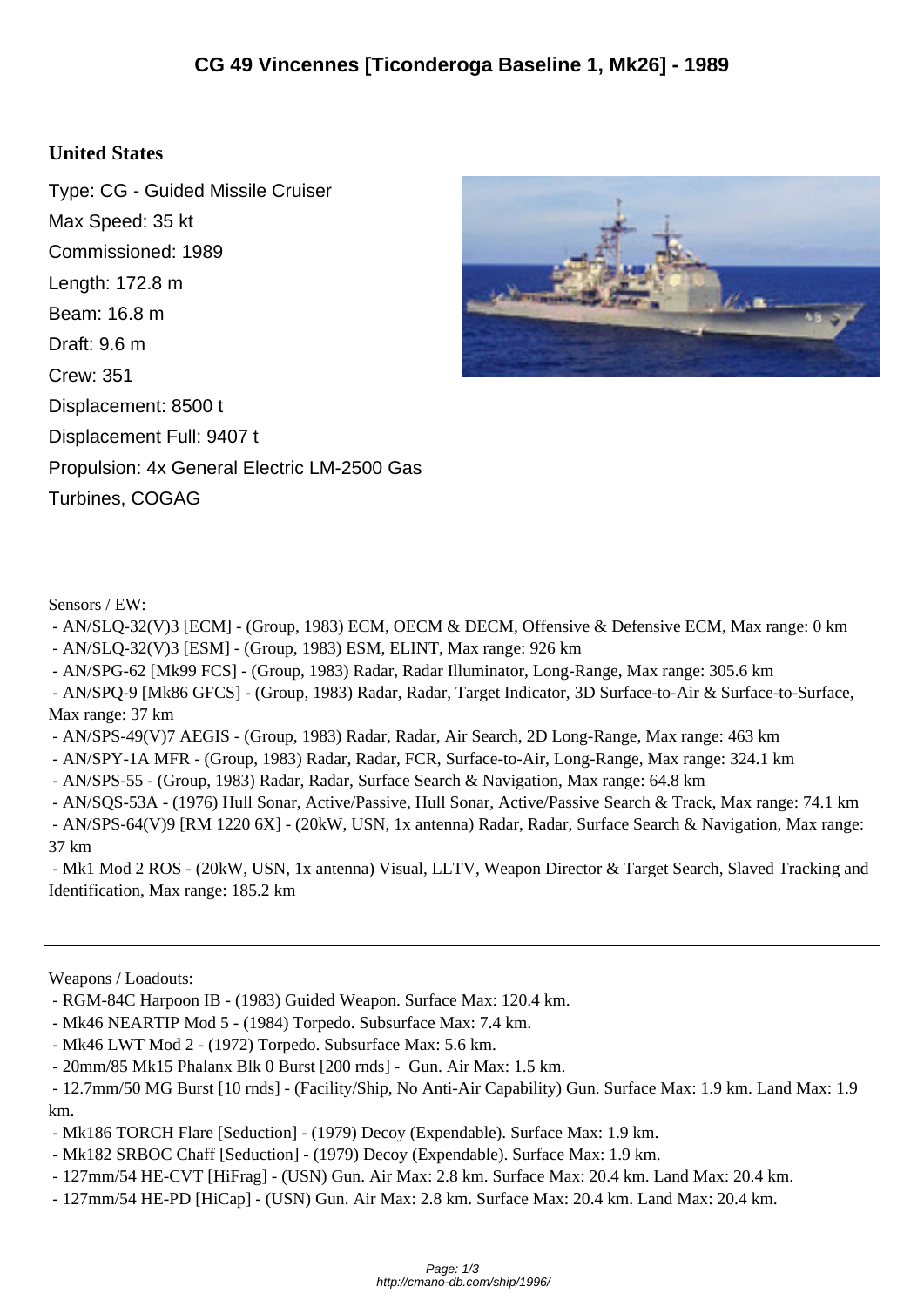- 127mm/54 WP ([USN\) Gun. Surface Max: 20.4 km. Land Max: 20.4 km.](http://cmano-db.com/ship/1996/)
- Generic GMTR [Guided Missile Training Round] (Aka Drill Round) Training Round.
- RUR-5A Mod 4 ASROC RTT [Mk46 Mod 2] Guided Weapon. Subsurface Max: 18.5 km.
- RUR-5A Mod 4 ASROC RTT [Mk46 Mod 5] Guided Weapon. Subsurface Max: 18.5 km.
- RIM-66G SM-2MR Blk II (1984, AEGIS RL) Guided Weapon. Air Max: 92.6 km. Surface Max: 46.3 km.
- AN/SLQ-25 Nixie Decoy (Towed). Surface Max: 1.9 km.

OVERVIEW: The Ticonderoga-class of guided-missile cruisers is a class of warships in the United States Navy, first ordered and authorized in the 1978 fiscal year. The class uses passive phased-array radar and was originally planned as a class of destroyers. However, the increased combat capability offered by the Aegis combat system and the AN/SPY-1 radar system was used to justify the change of the classification from DDG (guided missile destroyer) to CG (guided-missile cruiser) shortly before the keels were laid down for Ticonderoga and Yorktown.

Ticonderoga-class guided-missile cruisers are multi-role warships. Their Mk 41 VLS can launch Tomahawk cruise missiles to strike strategic or tactical targets, or fire long-range antiaircraft Standard Missiles for defense against aircraft or antiship missiles. Their LAMPS III helicopters and sonar systems allow them to perform antisubmarine missions. Ticonderoga-class ships are designed to be elements of carrier battle groups, amphibious assault groups, as well as performing missions such as interdiction or escort.

DETAILS: The Ticonderoga-class cruiser's design was based on that of the Spruance-class destroyer. The Ticonderoga class introduced a new generation of guided missile warships based on the AEGIS phased array radar that is capable of simultaneously scanning for threats, tracking targets, and guiding missiles to interception. When they were designed, they had the most powerful electronic warfare equipment in the U.S. Navy, as well as the most advanced underwater surveillance system. These ships were one of the first classes of warships to be built in modules, rather than being assembled from the bottom up.

In addition to the added radar capability, the Ticonderoga-class ships subsequently built after the USS Thomas S. Gates included two Mark 41 Vertical Launching Systems (VLS). The two VLS allow the ship to have 122 missile storage and launching tubes that can carry a wide variety of missiles, including the Tomahawk cruise missile, Standard surface-to-air missile, Evolved Sea Sparrow surface-to-air missile, and ASROC antisubmarine warfare (ASW) guided rockets. More importantly, the VLS enables all missiles to be on full stand-by at any given time, shortening the warship's response time before firing. The original five ships (Ticonderoga, Yorktown, Vincennes, Valley Forge, and Thomas S. Gates) had Mark 26 twin-arm launchers that limited their missile capacity to a total of 88 missiles, and that could not fire the Tomahawk missile. After the end of the Cold War, the lower capabilities of the original five warships limited them to duties close to the home waters of the United States. These ship's cluttered superstructure, inherited from the Spruance-class destroyers, required two of their external radar units to be mounted on a special pallet on the portside aft corner of the superstructure, with the other two mounted on the forward starboard corner. The later AEGIS warships, designed from-the-keel-up to carry the SPY-1 radars, have them all clustered together.

The high weight of these warships - about 1,500 tons heavier than the Spruance class, resulted in a highly stressed hull and some structural problems in early service, which were generally corrected in the late 1980s and mid-1990s. Several ships had superstructure cracks which had to be repaired.

TYPE: Guided Missle Cruiser (CG).

SPECIFICATION: Displacement: Approx. 9,600 long tons (9,800 t) full load || Length: 567 feet (173 m) || Beam: 55 feet (16.8 meters) || Draft: 34 feet (10.2 meters) || Propulsion: (4) General Electric LM2500 gas turbine engines, 80,000